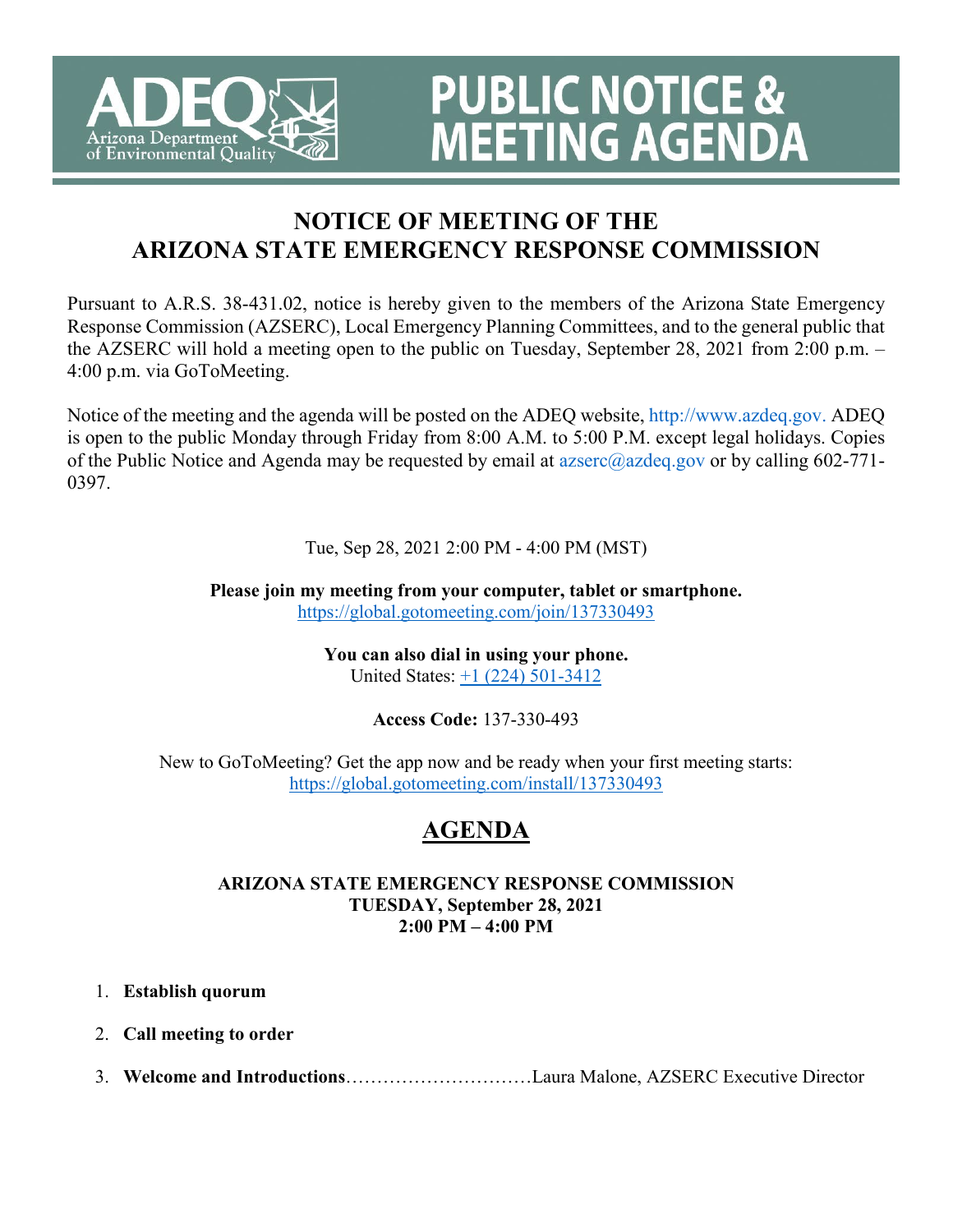- a. Virtual Housekeeping
- b. Approval of minutes 5/25/2021 AZSERC meeting Action
- c. Introduction/Welcome of new AZSERC members
	- *i.* **Department of Emergency & Military Affairs (DEMA)** Kathy Hassett, Training Manager, MA Emergency Management Division (Alternate)
	- *ii.* **Department of Public Safety (DPS)** Sgt. Joshua Henson, Hazardous Materials Response Unit (Alternate)
	- *iii.* **Department of Homeland Security (AZDOHS)** Michael Stidham, Critical Infrastructure Coordinator (Alternate)
	- *iv.* **Department of Health Services (AZDHS)** Don Herrington, Interim Director (Primary)
- d. Thank previous members for their commitment and service to AZSERC (Matt Heckard, Department of Emergency and Military Affairs; Gilbert Orrantia, Department of Homeland Security; James Ashley, Industrial Commission of Arizona; Joe Hart and Laurie Swartzbaugh, State Mine Inspector, and Dr. Cara Christ, Department of Health Services)

# 4. **EXECUTIVE SESSION –** None

- 5. **ADEQ Community Liaison Presentation** ……………………………..……. Morgan O'Connor
- 6. **Highly Hazardous Flammable Trains (HHFT)** ……………………………. Laura Malone
	- a. HHFT (HMEP) Report Update
	- b. Dissemination of HHFT information Update
	- c. HHFT Process Action
- 7. **Call to SERC Members (Action Item Results)** ……………………………… Laura Malone
	- a. **ACTION ITEM 1:** AZSERC staff completed dissemination of HHFT confidential information to LEPC Chairpersons and Fire Department Chiefs.

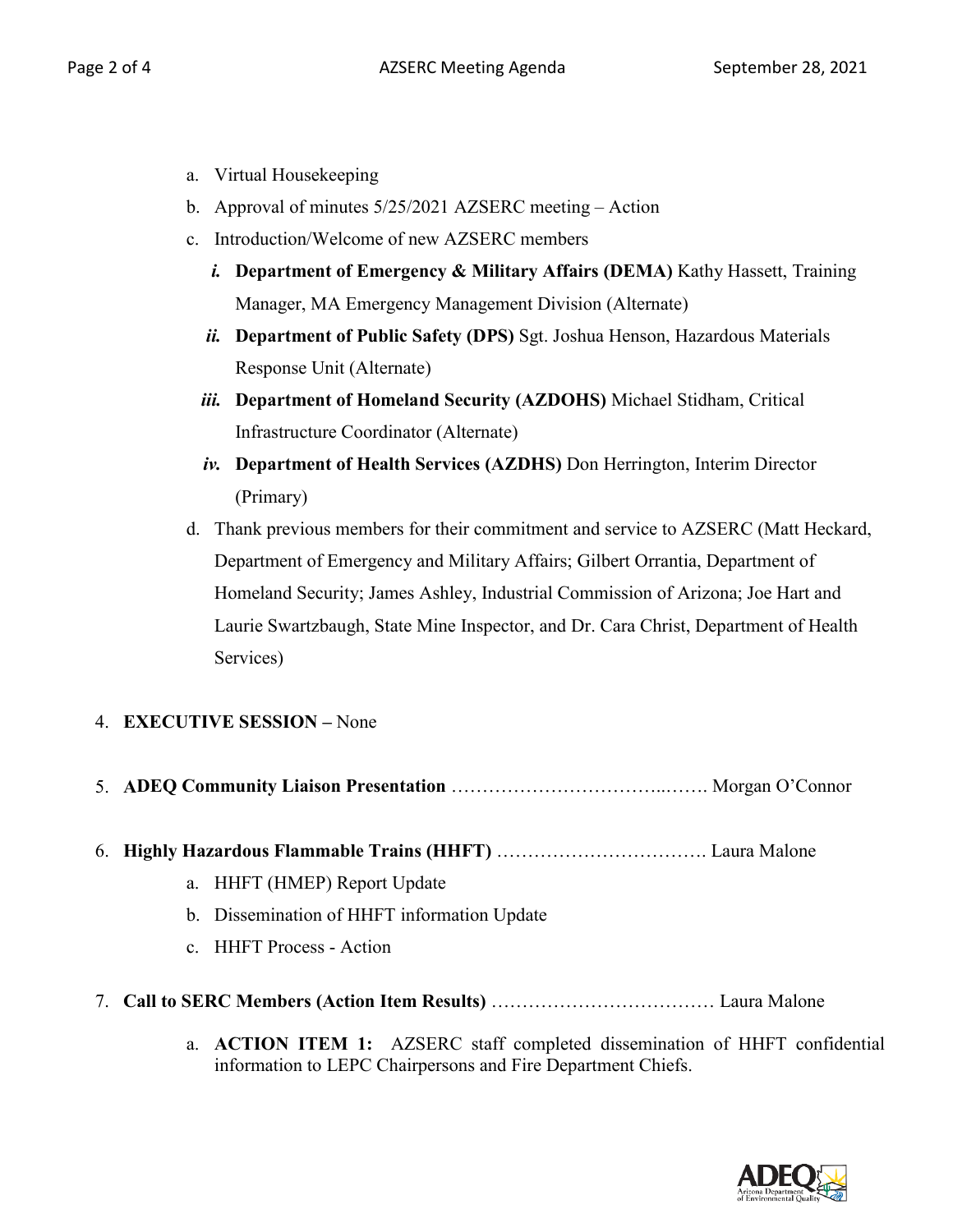b. **ACTION ITEM 2**: AZSERC staff completed task of emailing Conflict of Interest Policy (ADEQ) and Conflict of Interest Forms to all AZSERC members. Completed task of collecting signed Conflict of Interest forms from AZSERC members, including all new members.

## 8. **Local Emergency Planning Committees (LEPCs)…**…………………….…. Michele Martinez

- a. Voting Membership Applications Ratification Action
- b. LEPC Compliance Discussion/Action
- c. Emergency Response Plans (pursuant to A.R.S. 49-125) Action…. Dave Varela
- d. LEPC Bylaw Review Discussion …………………………..………Michele Martinez

#### 9. **Hazardous Materials Emergency Preparedness (HMEP)**…………………..…Michele Martinez

- a. Status FY 2021/FY2022
- b. Regional Commodity Flow Study for SR 260 Update
- c. Regional Commodity Flow Study for Southern Arizona Update
- 10. **Emergency Response Fund (ERF)………**………………………………………Chris Nutter
	- a. First Responders All Inclusion (new process)
	- b. FY 2022 Update
- 11. **Tier II**……………………………………………………………………………. Chris Nutter
	- a. RY 2021/FY 2022 Enhancements
	- b. Updating/Changing Tier II System Application

## 12. **Action Item Review**

## 13. **Future Agenda Items**

- 14. **Call to the Public**
- 15. **Proposed Date and Time of Next Meeting:** Tuesday, February 22, 2022 1:30 p.m. 3:30 p.m.